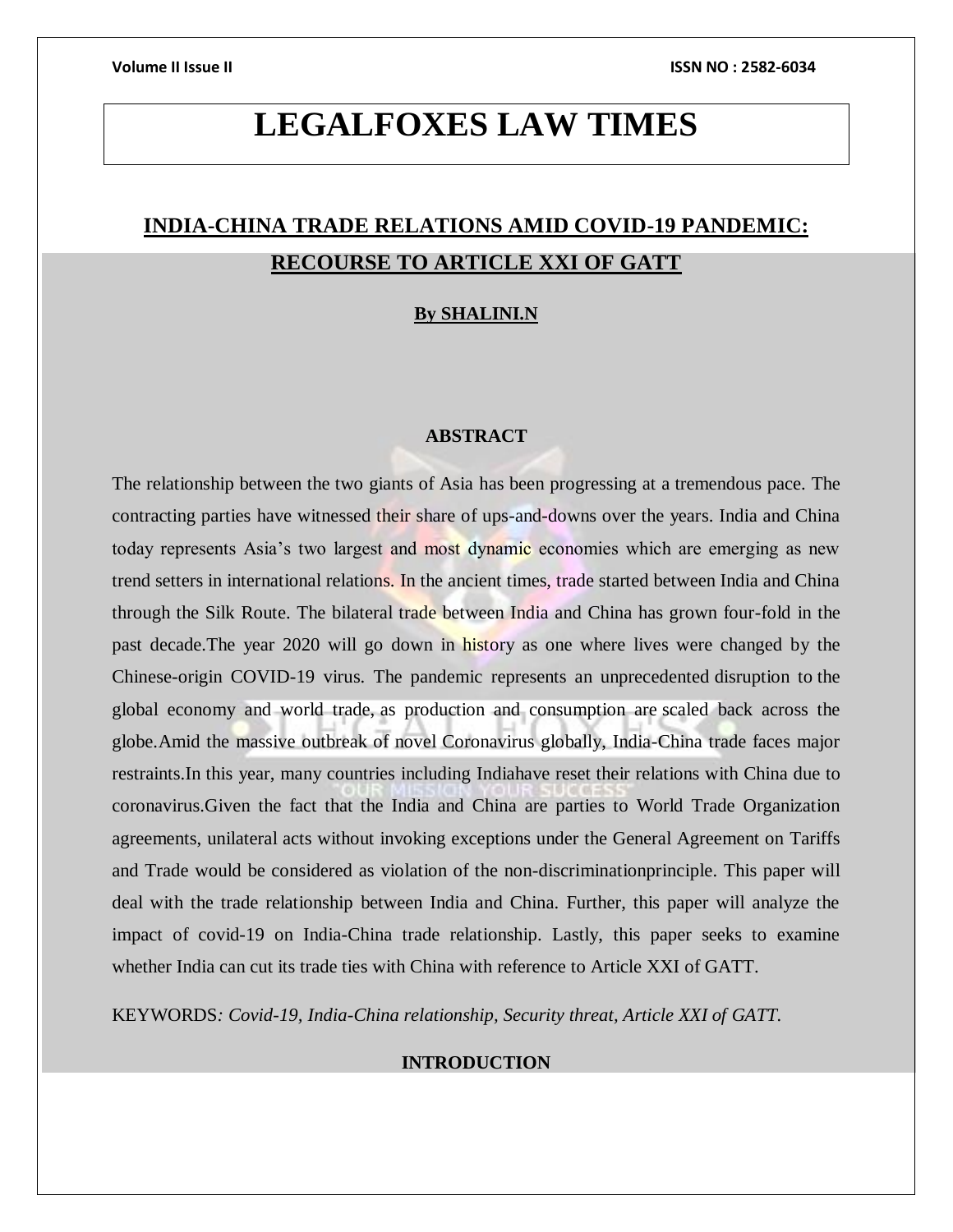The ancient history reveals that India and China had contact during the  $2<sup>nd</sup>$  century BCE. In the 1<sup>st</sup> century CE, Buddhism was transmitted to China from India. The Silk route paved way for trade relations between the India and China.<sup>1</sup>India and China established their diplomatic relations on 1<sup>st</sup> April 1950, and India is the first non-communist country to have an embassy in China. Both these countries have completed 70 years of their establishment of diplomatic relationship with each other as on  $1<sup>st</sup>$  April 2020.

There was a series of visits by highest officials of both the states. In June 1954, Zhou Enlai the first Premier of China visited India. In October 1954, the then Prime Minister of India Jawaharlal Nehru visited China. Again in January 1957 and April 1960, the Chinese Premier came to India. There was a serious setback to the bilateral relations on  $20<sup>th</sup>$  October 1962 due to China-India conflicts. In August 1976, both the states restored their ambassadorial relations. In February 1976, the then External Affairs Minister AtalBihari Vajpayee visited and revived the higher level political contracts. In June 1981, Foreign Minister of China Huang Hua visited India. In December 1988, the then Prime Minister of India Rajiv Gandhi visited China. At this time, both the states agreed to expand and develop the bilateral relations in all sectors. In December 1991, Chinese Premier Li Peng came to India and in September 1993 out the then Prime Minister P.V.NarasimhaRao visited China.<sup>2</sup>

In order to maintain peace in the India-China border area along the Line of Actual Control, an agreement on Maintenance of Peace and Tranquility was signed. This was done to provide both the contracting states the status quo on the border region and also to clarify the doubts in line of OUR MISSION YOUR SUCCESS' actual control.

# **INDIA-CHINA TRADE RELATIONSHIP PRIOR TO COVID-19**

The bilateral trade between India and China was not very significant as the trade was restricted to specific variety of goods due to the reforms initiated in the year 1991. But in a short span of time, China became India's single largest trade partner although in 2010 India reached \$26.3 billion unsustainable bilateral trade deficit.

<sup>1</sup>Backus, Maria, *Ancient China*, Lorenz Educational Press, September 2002.

<sup>2</sup> *India-China trade relationship: the trade giants of past, present and future*, PhD Chamber Of Commerce and Industry, January 2018.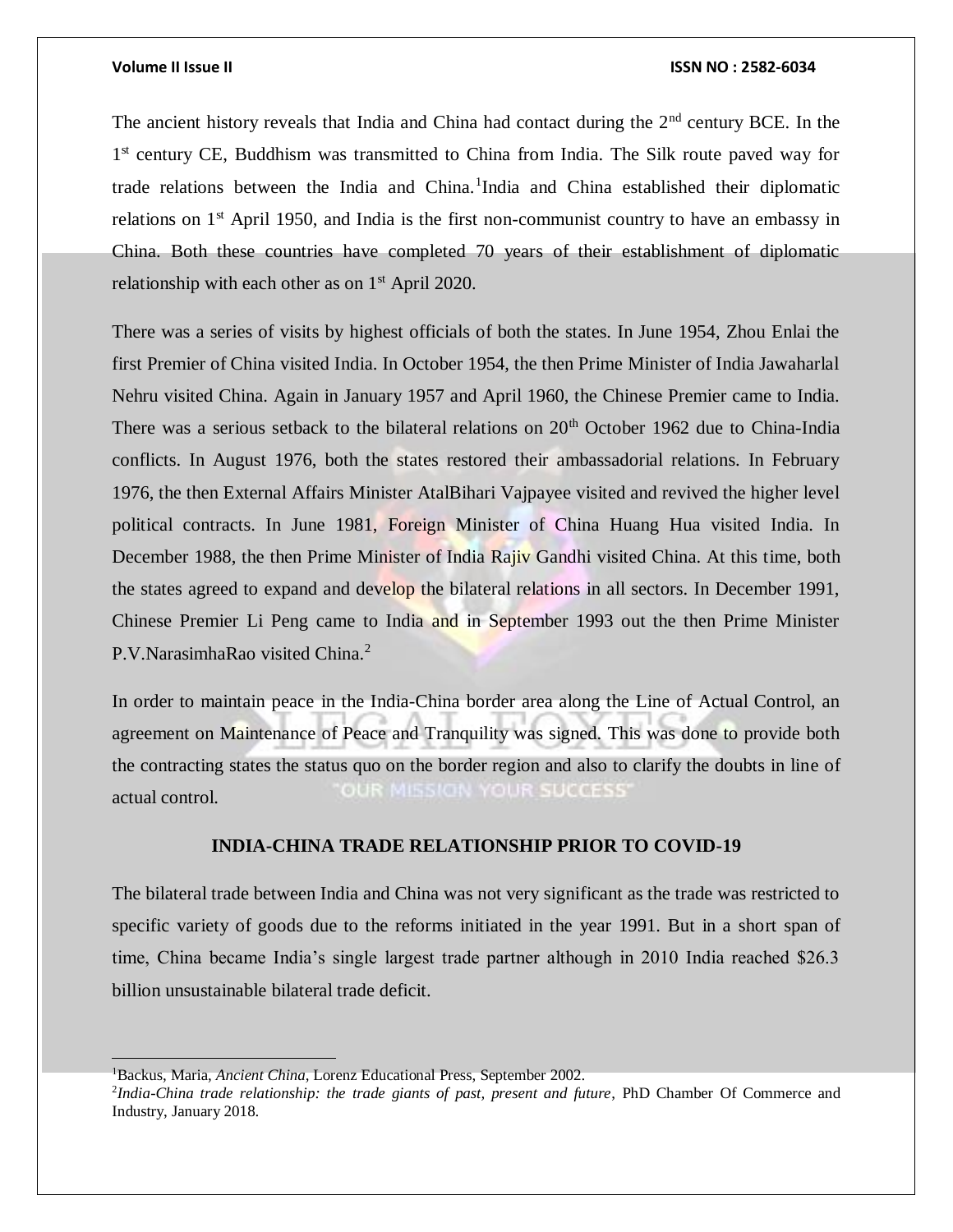### **Volume II Issue II ISSN NO : 2582-6034**

The major goods which India exports to China are iron and steel, ores, plastics, slag and ash, cotton and organic chemicals. There is a necessity to have a special emphasis on investment, knowledge based sector and trade in services, so as to increase the volume of exporting Indian goods to China. The potential goods of trade between the contracting parties are rubber, salt, marine products, medical equipment, oil seeds, dairy products and inorganic chemicals. The other potential areas are tourism, education, information technology, health, finance, and bio technology. $3$ 

The significant goods which China exports to India are machinery, oil, mineral fuel, silk, electrical machinery, cement, equipment, nuclear reactors, organic chemicals and boilers.The Chinese dominated exports to India are mainly electrical machinery. It is seen that the goods exported by China are diverse and includes manufactured items, resource based products and technological items.<sup>4</sup>

Both the contracting parties provides for a powerful economic exchange. The Chinese manufacturing sector is five times greater and its economy is three times greater than India's. In India, there are huge reserves of iron ore, manganese and bauxite and it majorly exports raw materials are to China. India mostly imports manufactured good from China. The trade in service sector is relatively low among the contracting states.

The bilateral trade has boosted because of the vast size and immense growth rate of both the economies. The contracting party's economies have grown faster than other foremost economies in the world. There are many prospects for continuous growth in the bilateral trade between the two countries.

## **IMPACT OF COVID-19 ON INDIA-CHINA TRADE RELATIONSHIP**

India-China trade faces significant restraints due to the massive global outbreak of Covid-19. The bilateral trade between the contracting parties has been significantly affected in sectors of consumer goods, medical equipment, oil and gas, automobiles, steel, pharmaceuticals and electronics. The trade among the countries is undergoing enormous change amid the global

<sup>3</sup>SunandanGhosh, ManmohanAgarwal, Adrita Banerjee, *India–China Trade: Asymmetrical Developments and Future Prospects*, South Asia Economic Journal, Volume 20, Issue 1, Pg. 70–93, 2019.

<sup>4</sup>TP.Bhat, *India and China: The Trade Policy* Dynamics, India Quarterly, Volume 68, Issue 1, Pg. 69–87, 2012.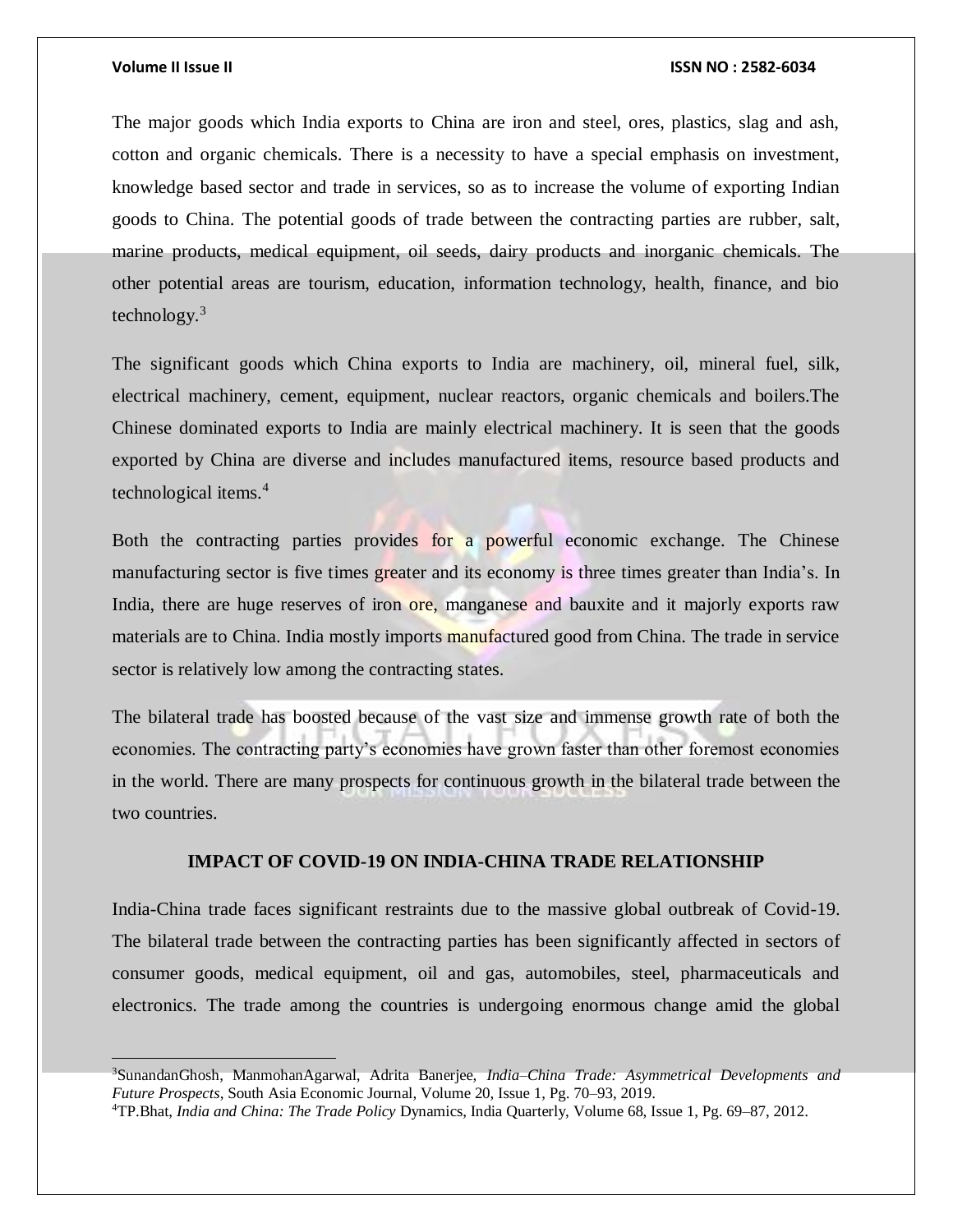### **Volume II Issue II ISSN NO : 2582-6034**

pandemic. China had delayed in informing the rest of the world about the novel coronavirus and consequentially this has raised anti-Chinese sentiments across the world.<sup>5</sup>

In the year 2019 between April and December, India has imported goods worth \$52 billion from China and this shows that India largely depends on China for trade.<sup>6</sup>Since trade restrictions were imposed by India, there has been a shortage of many important goods. India is one of the fifteen majorly affected economies in the world with trade impact of \$348 million due to coronavirus pandemic and slowdown of production in China.

According to reports of United Nations Conference on Trade and Development, the global coronavirus outbreak has led to slowdown of manufacturing process in China which in turn has disrupted the world trade and consequentially there has been a decrease of \$50billion worth exports across the globe. The report further stated that despite having serious impact on human beings, the coronavirus has rapidly slowed down not only the economy of China but also the rest of the world. Since China is the central manufacturing hub of many products, any disruption in its production will lead to repercussions across the globe. The Secretary General of United Nations Conference on Trade and Development stated that "any slowdown in manufacturing in one part of the world will have a ripple effect in economic activity across the globe because of regional and global value chains."<sup>7</sup>

Out of the total exports of China, only 2% it exports goods to India. Hence even if Indians try to boycott Chinese imported goods, it will not have a massive effect on China.India's largest trading partner is China, but the trade is majorly skewed in Chinese favour. So, starting a trade war with China when there is a limited manufacturing capability in India, then it will not favour India.

# **SECURITY EXCEPTIONS UNDER ARTICLE XXI OF GATT**

<sup>5</sup>SomeshMathur and Anusree Paul, *COVID-19 and India's trade dependency on China: Should we continue our ties?*, The Economic Times, June 13<sup>th</sup>2020 a[thttps://economictimes.indiatimes.com/news/defence/covid-19-and](https://economictimes.indiatimes.com/news/defence/covid-19-and-indias-trade-dependency-on-china-should-we-continue-our-ties/articleshow/76351547.cms)[indias-trade-dependency-on-china-should-we-continue-our-ties/articleshow/76351547.cms](https://economictimes.indiatimes.com/news/defence/covid-19-and-indias-trade-dependency-on-china-should-we-continue-our-ties/articleshow/76351547.cms)

<sup>6</sup>Samiksha Mishra, *Coronavirus Impacts India-China Bilateral Trade,* India Head News, March 2nd2020 at <https://www.indiaaheadnews.com/top-headlines/coronavirus-impacts-india-china-bilateral-trade-349293> <sup>7</sup>COVID-19: Trade impact for India estimated at \$348 million: UN report, The Hindu,March 5<sup>th</sup>2020 at [https://www.thehindu.com/business/Economy/covid-19-trade-impact-for-india-estimated-at-348-million-un](https://www.thehindu.com/business/Economy/covid-19-trade-impact-for-india-estimated-at-348-million-un-report/article30987932.ece)[report/article30987932.ece](https://www.thehindu.com/business/Economy/covid-19-trade-impact-for-india-estimated-at-348-million-un-report/article30987932.ece)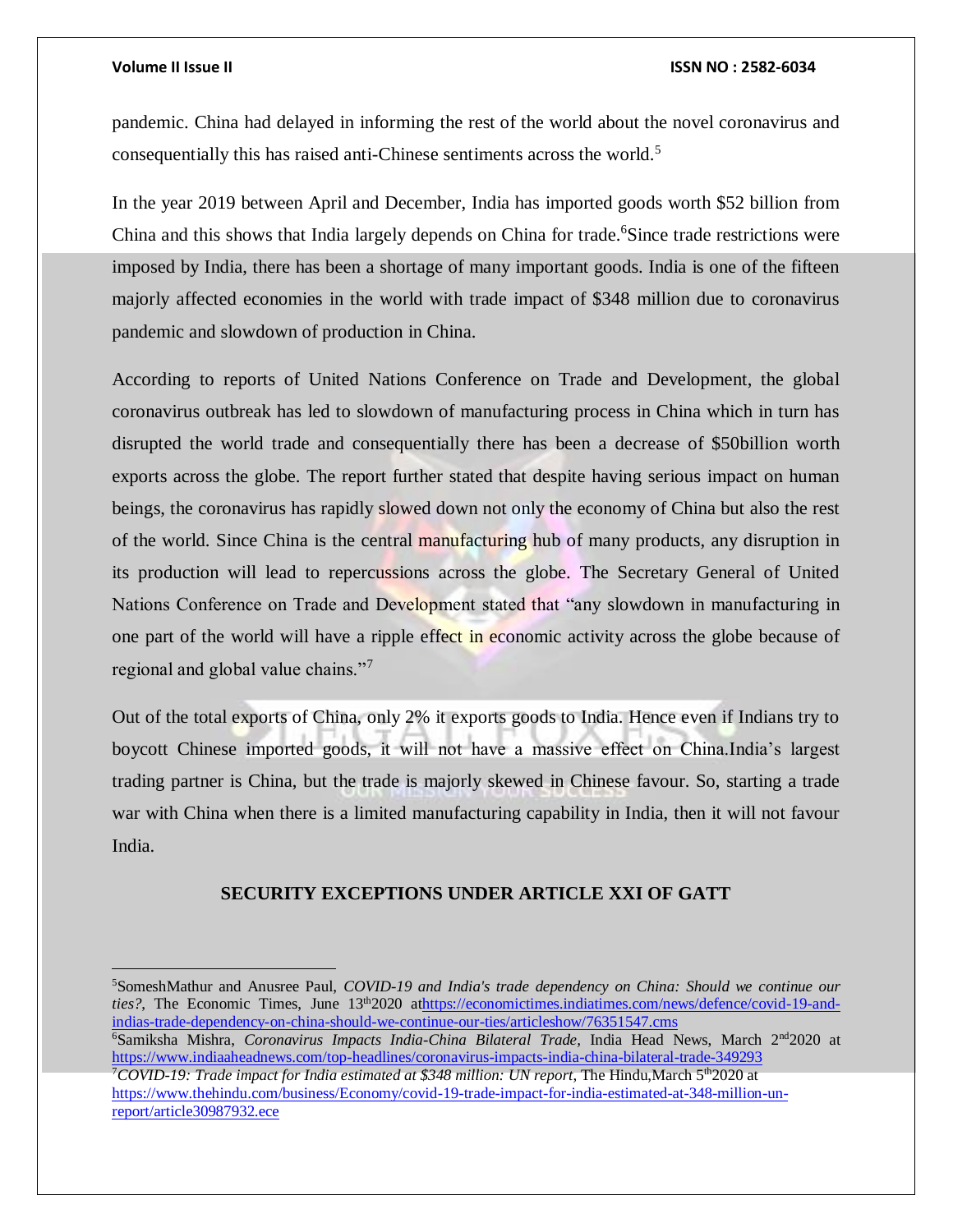There are two kinds of exceptions under theGeneral Agreement on Tariff and Trade. The Article XX of GATT provides for general exceptions and Article XXI provides for security exceptions. When the action of another state imposes danger to the national security of a state, the security exceptions under Article XXI can be invoked.<sup>8</sup>

The Article XXI deals with the security exceptions.The state imposing restrictions is granted with immunityprotection on the ground that the act done by the state was to protect its security due to any international disturbance. If the nation imposing sanction wants to defend itself from violating their obligations to GATT when imposing restrictions, then protection of security interest has to be pleaded.<sup>9</sup>

The Article XXI provides for a procedural aspect and a substantive aspect. The procedural requirement is that state against which the restrictions are levied must be made aware of the complete extent of measures. The state which has imposed sanctions must follow all substantive necessities that are required to impose sanctions under Article XXI. The state which imposes sanctions must also ascertain that their measures were taken at the time of emergency in international relations.<sup>10</sup>

Under Article  $XXI(b)(iii)$  there are 3 conditions for invoking the provisions. First, the state which imposes sanctions must prove that the actions were taken only in the time of "emergency" in international relations". Second, the state must prove that there was a threat to the "essential security interest". Third, the state has to show that the measures which were taken are "necessary" to safeguard its essential security interest.

Under Article XXI of GATT, the interpretation of the phrase "essential security interest" is not definitive.<sup>11</sup> So its determination has remained the only prerogative of the state which involves the Article XXI (b) (iii). It is necessary for each country to state that on what issues it affects the security interest.<sup>12</sup>

 $\overline{a}$ 

<sup>8</sup>[https://www.wto.org/english/res\\_e/booksp\\_e/gatt\\_ai\\_e/art21\\_e.pdf](https://www.wto.org/english/res_e/booksp_e/gatt_ai_e/art21_e.pdf)

<sup>9</sup>Peter Lindsay, *The ambiguity of GATT Article XXI: Subtle Success or Rampant Failure*, Duke Law Journal, Volume 52, Pg. 1277-1313, 2003.

<sup>10</sup>RishikaLekhadia*, Can the West Justify its Sanctions against Russia under the World Trade Law*, Indian Journal on International Economic Law, Volume 7, Pg.151-176, 2015.

<sup>&</sup>lt;sup>11</sup>Sweden-Import on restrictions on certain footwear, L/4250, 17<sup>th</sup> November 1975.

<sup>&</sup>lt;sup>12</sup>United States-Trade Measures affecting Nicaragua, L/6053, 13<sup>th</sup> October 1986.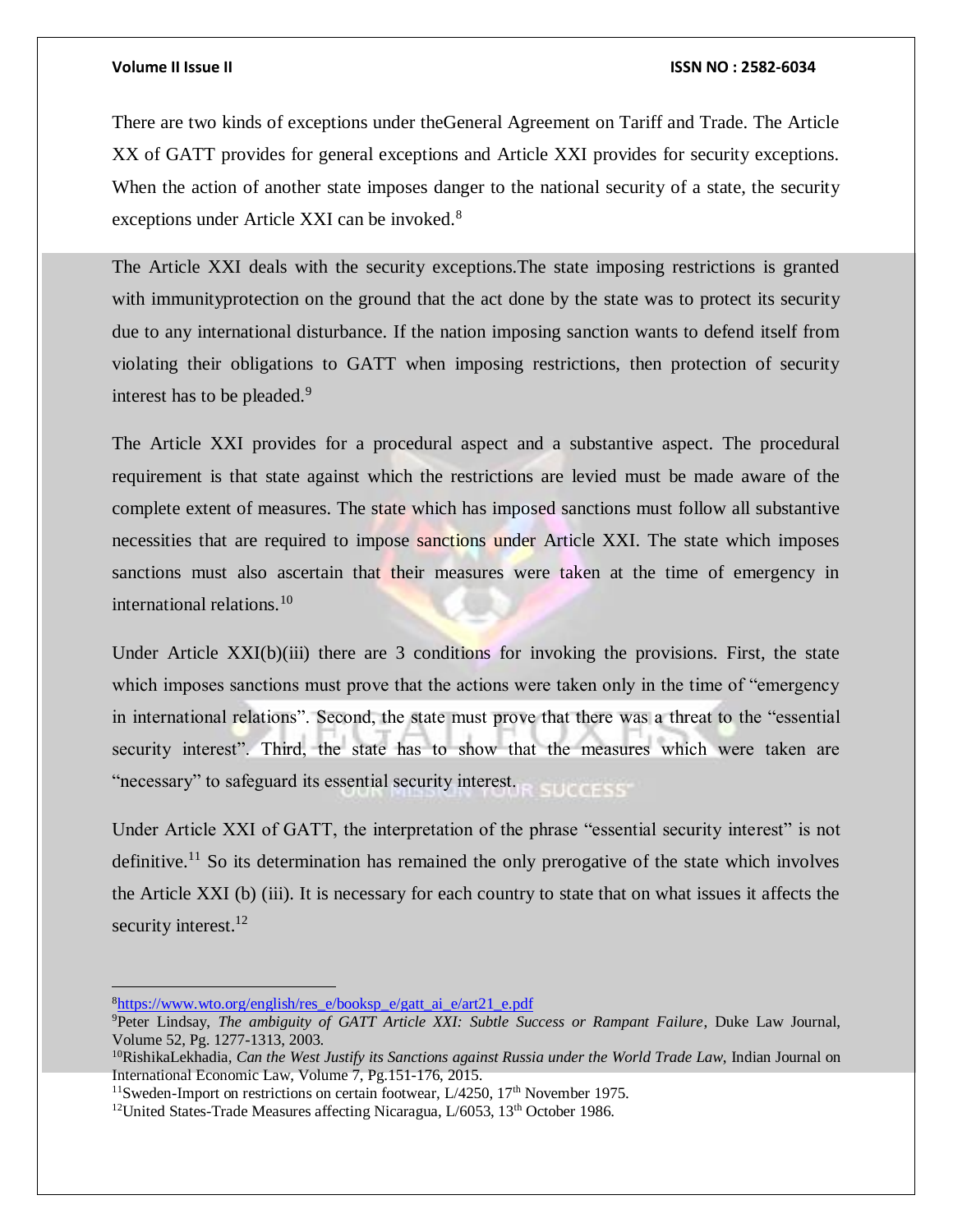In the year 1982, imports were indefinitely suspended from Argentina by Australia, Canada and European Community.<sup>13</sup> A decision relating to Article XXI of GATT was adopted. This decision provides for some procedural protection which has to be followed while imposing restriction. These are as follows:

- The contracting states upon whom the trade restrictions are imposed must be informed with the measures completely probable.
- The contracting states on which the sanctions are imposed has the complete right to challenge the act under the settlement of dispute mechanism.
- The council would be required to provide additional consideration in this issue in due course of time.

In *United States* v. *Nicaragua<sup>14</sup>* dispute, the substantial interpretation of Article XXI was provided and held that the state which invokes Article XXI has to determine the "essential security interest". The other decisions given under Article XXI majorly relates to the contentions and allegations states by the affected states when they violated their duties under WTO. Thus, the limited decisions under Article XXI leave a broad scope of interpretation for future disagreements when Article XXI is stated to defend the violation of GATT provisions.<sup>15</sup>

# **CAN INDIA CUT ITS TRADE TIES WITH CHINA?**

In the year 2020, India has banned a total of 224 Chinese apps. During the month of June, 59 apps, July 47 cloned apps and August 118 Chinese apps were banned. In the month of June, the first salvo of trade war was fired by New Delhi between India and China. Only in the recent times India took a first big step towards waging a trade war, although Beijing was already involving a low-intensity trade war with India for over a decade by rampant dumping of products subsidized by the state. $16$ 

 $\overline{a}$ 

<sup>&</sup>lt;sup>13</sup>Czechoslovakia v. United States dispute, CP.3/SR22, 8<sup>th</sup> June 1949.

<sup>&</sup>lt;sup>14</sup>United States v. Nicaragua, 1986 ICJ 14,  $27<sup>th</sup>$  June 1986.

<sup>15</sup> Michael J. Hahn, *Vital Interests and the Law of GATT: An Analysis of GATT's Security Exception*, Michigan Journal of International Law, Volume 12, Issue 3, Pg. 588-620, 1991.

<sup>16</sup>Jaijit Bhattacharya, *With App Ban, India Has Fired First Salvo In Trade War With China. How Can Dragon Retaliate?*Outlook India, July 6<sup>th</sup> 2020 a[thttps://www.outlookindia.com/website/story/opinion-with-app-ban-india](https://www.outlookindia.com/website/story/opinion-with-app-ban-india-has-fired-first-salvo-in-trade-war-with-china-how-can-dragon-retaliate/356169)[has-fired-first-salvo-in-trade-war-with-china-how-can-dragon-retaliate/356169](https://www.outlookindia.com/website/story/opinion-with-app-ban-india-has-fired-first-salvo-in-trade-war-with-china-how-can-dragon-retaliate/356169)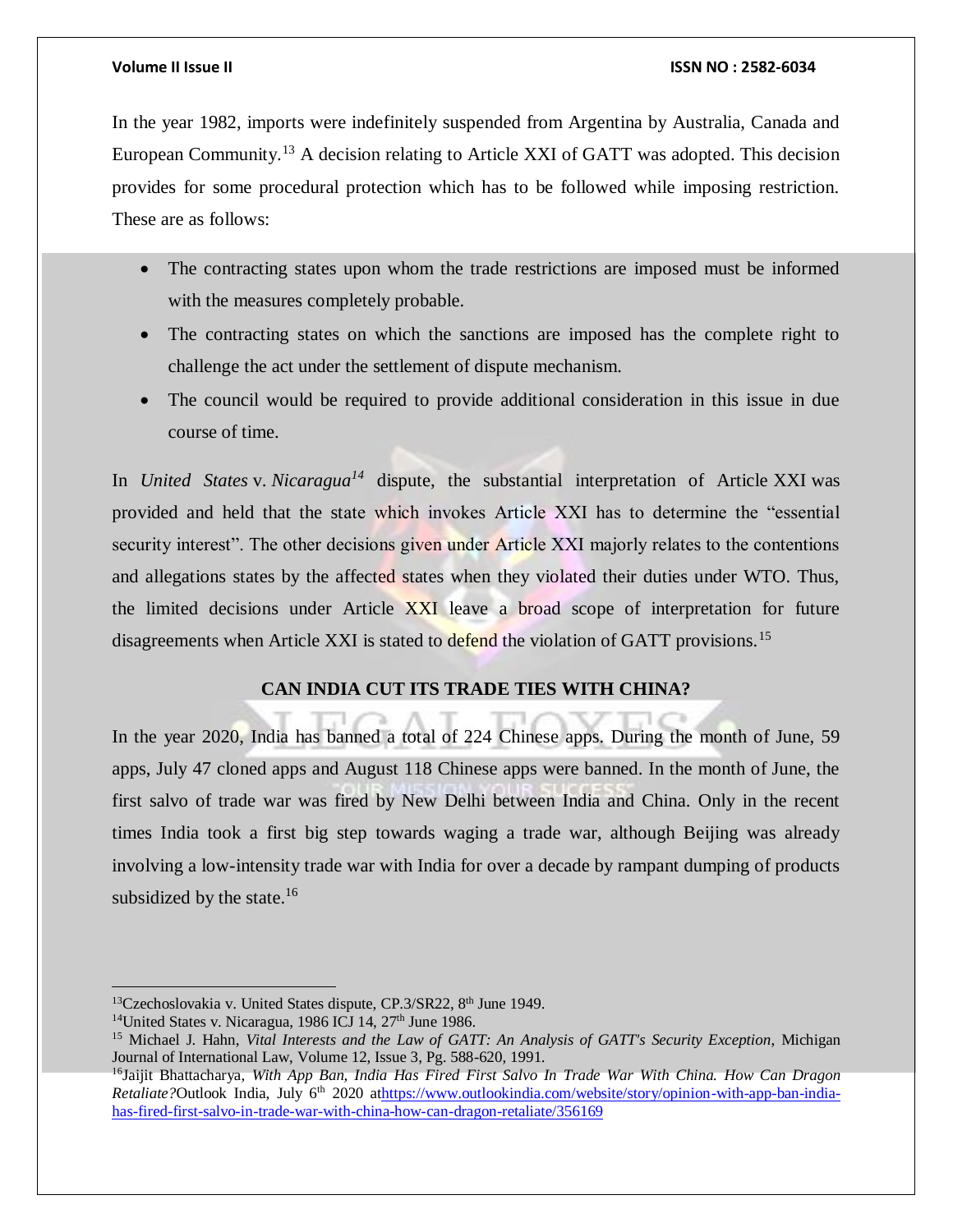l

### **Volume II Issue II ISSN NO : 2582-6034**

India and China are parties to WTO agreements, and any unilateral act without invoking the exceptions under GATT would be considered as violation of the principle of non-discrimination. This principle protects international trade between two states and it is the basic principle of world trading regime. The non-discrimination principle consists of national treatment and most favoured nation treatment.

Under the most favoured nation obligation, a member state of WTO grants some favourable treatment to another state which in turn grants the same kind of treatment which is favourable to other WTO member states. Under the national treatment, a member state of WTO is required to treat foreign goods and services not less favourable than it would treat the domestic goods and services.

When India was planning to alter the Chinese trade relationship, it was feared by many people that even other countries may do it similarly against India also, and these unilateral action would amount to violation of principle of non-discrimination. The exception which is given under Article XXI is self-judging since it states that any action which is necessary can be taken by the state to protect the essential security interest. The deference can be given to the state which adopts such kind of measures in view of the territorial sovereignty of the concerned state. Therefore, any unilateral act taken by India under Article XXI cannot be considered to be in derogation from the principles of non-discrimination.

India can cut its trade ties with China or can also take any other decision that may contravene with its obligations under GATT by relying on the provisions of Article XXI.Only when the government of India contemplates that it is necessary to protect the essential security interest of the state, it can impose trade restrictions or take any other measures which would be required, without applying Article XXI, would contravene its obligations under GATT.<sup>17</sup>

# **CONCLUSION**

The Atmanirbhar Bharat scheme can provide the most wanted boost to the disrupted business operations in the State by encouraging Make in India manufacturing, promoting replacement of

<sup>&</sup>lt;sup>17</sup>Vivek Kumar, Can India cut its trade ties with China? A closer look at Article XXI of the GATT Agreement, July 5<sup>th</sup>2020 a[twww.barandbench.com.tnnlulibrary.remotexs.in/columns/can-india-cut-its-trade-ties-with-china](http://www.barandbench.com.tnnlulibrary.remotexs.in/columns/can-india-cut-its-trade-ties-with-china)